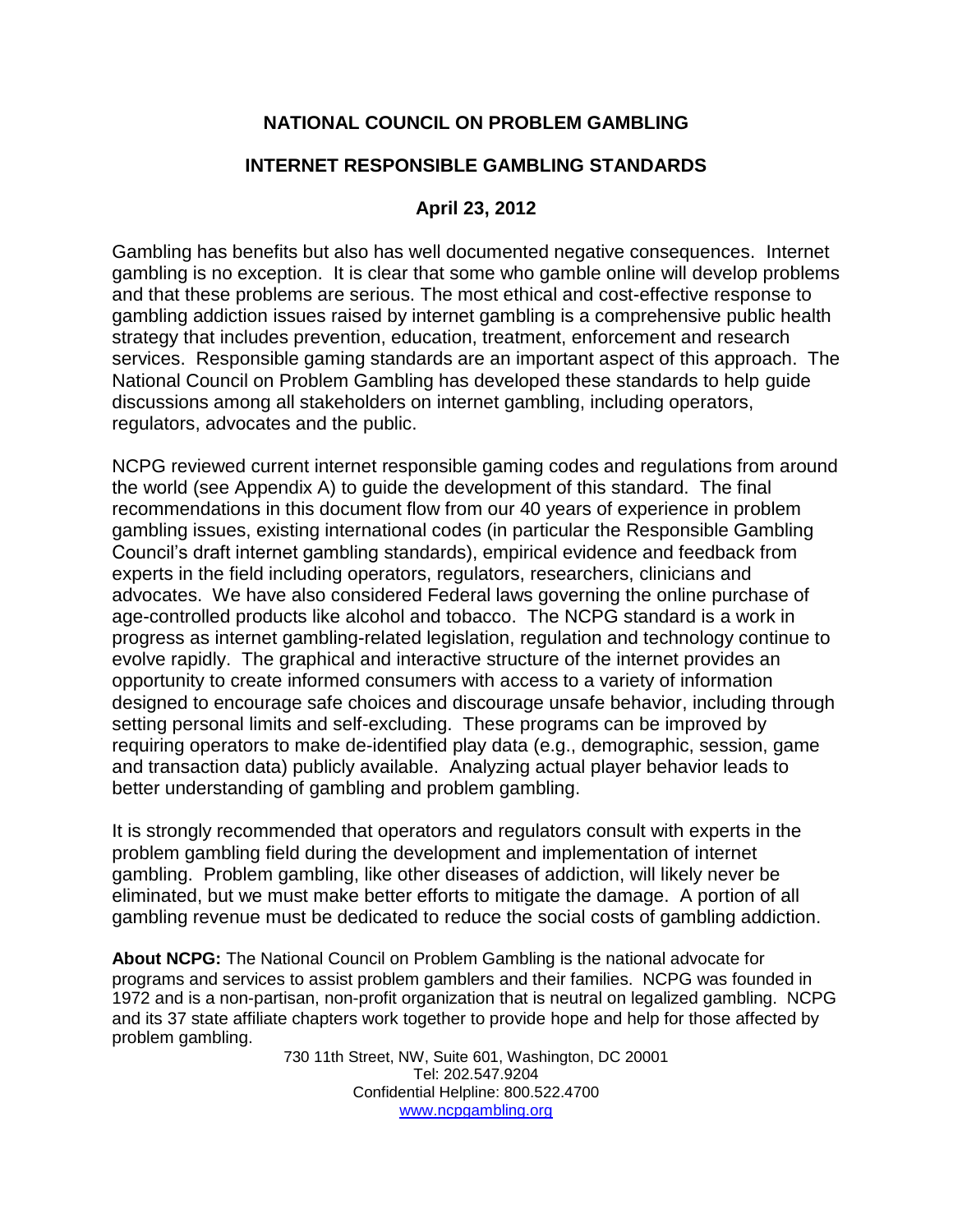## **POLICY**

**Policy commitment to responsible gambling:** Corporate policy makes a clear commitment to responsible gambling and identifies expectations for corporate leadership. The responsible gambling policy is publicly available.

**Strategy for responsible gambling:** The operator has a responsible gambling strategy with defined goals and a clear plan of action.

**Support:** A portion of all gambling revenue must be dedicated to reduce the social costs of gambling addiction.

### **STAFF TRAINING**

**Corporate policy:** A senior staff member is responsible for implementation of responsible gambling policies and procedures. There are regular reminders to all Directors, managers and staff who have direct contact with players about responsible gambling.

**Training:** All staff who have contact with players, including customer service agents, as well as administrative and corporate staff members, are trained in responsible gambling at their hiring and are retrained regularly. These staff members are taught skills and procedures specific to their position to respond to situations where a player contacts the site, requests information, and discloses they may have a gambling problem. Training is tested or reviewed annually with staff and evaluated by a  $3<sup>rd</sup>$  party.

### **INFORMED DECISION MAKING**

**Information about gambling:** The site provides a variety of information to assist players in making informed decisions about their gambling. The responsible gambling information includes:

Practical tips on how to keep gambling within safe limits Common myths associated with the applicable games Information on how individual games work, including randomness and house

edge where applicable and odds of winning and payout ratios where applicable Preventing underage gambling

How to use key responsible gambling tools such as limit setting and timeouts. Risks associated with gambling

Signs of a potential gambling problem

Self-exclusion

.

There is a direct link to at least one organization dedicated to helping people with potential gambling problems. Regular testing for functionality occurs for all links to help services.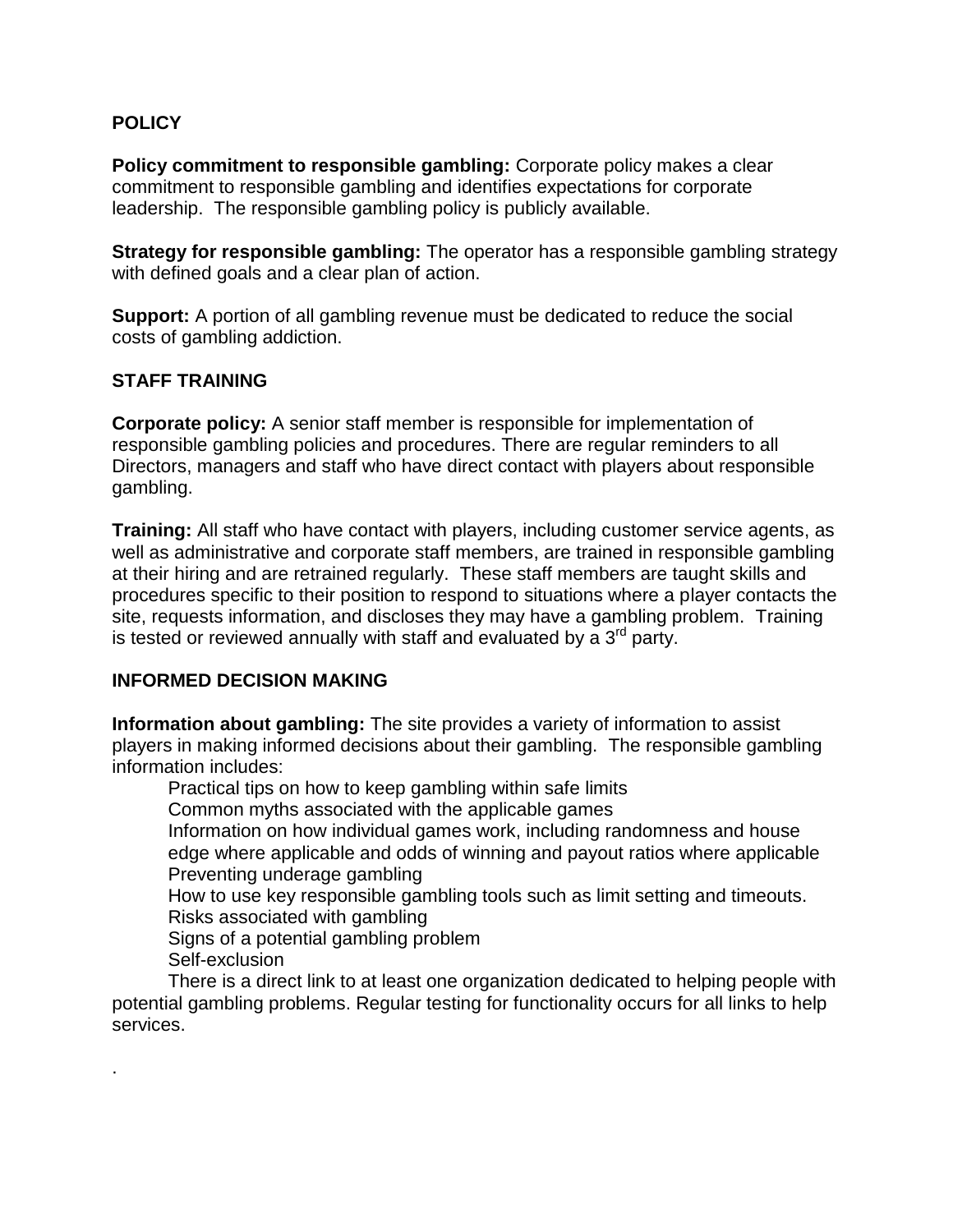**Personalized information:** Site provides players information on their play. Players have access to their gambling history including time and money spent, games played, net wins/losses as well as session information. Players have access to their account details including all deposits amounts, withdrawal amounts, movement of funds between products, bonus information, restrictions such as exclusion events and limits.

Players can receive live updates during play about time and money spent (e.g., running counter) and account balances in cash, not credits.

**Limit setting:** Players are encouraged to set weekly or monthly deposit, loss or time limits through information provided by the operator online or with a customer service agent.

Players have the option of setting daily, weekly or monthly limits on the size of deposits.

Players have the option of setting a system-wide loss or time limit.

Players have the option of setting individual loss or time limits of for each type of game offered by the site.

Players may lower a limit at any time from their account or with a customer service agent. This will take effect immediately. Players may request increases in or removal of their limits. After a delay of 24 hours, the player must reconfirm their request for the limit to be changed.

Play is stopped when the limit is reached. Players may view the status of their limits on the account details page at any time.

**Time Out:** Players have the option of setting time limits (time-outs). Time-outs are defined as instant stops in play that are at least 1 hour but less than 30 continuous days. Longer stops in play are available under the self-ban procedure.

# **ASSISTING PLAYERS**

**Policies:** Clear policies are in place for assessing and handling situations where a player indicates they are in distress or experiencing problems. There is a procedure in place to address third party (e.g., spouse, relative) concerns about players gambling behavior.

**Responding to information requests:** Customer service agents are knowledgeable about the helpline, self-exclusion/timeout, responsible gambling and local help resources and able to provide that information on request.

# **SELF-EXCLUSION**

**Self-Exclusion:** Self exclusion is a player-initiated restriction on their ability to play on the site.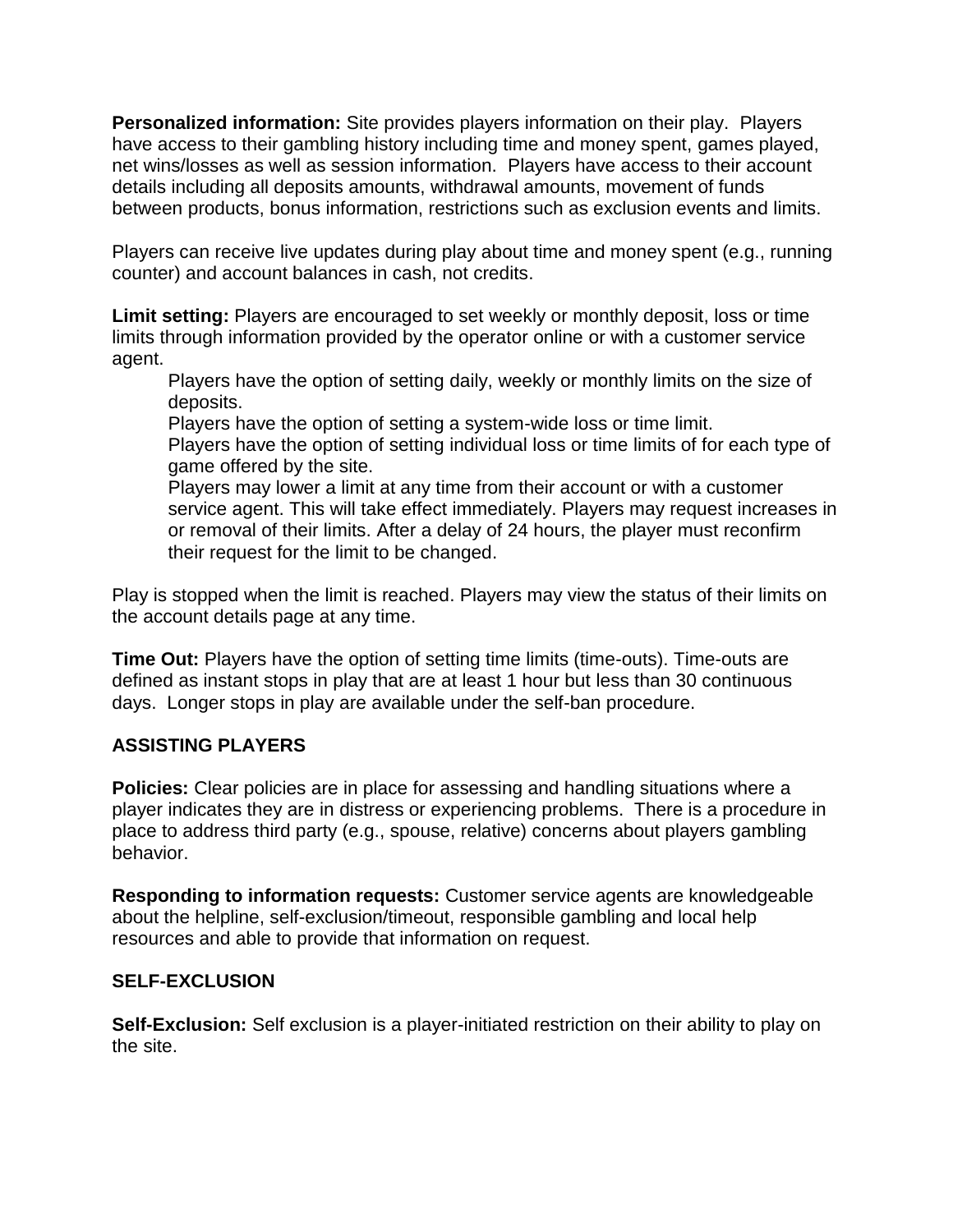**Self-exclusion policy:** Players have the choice of registering online through their player account or with a customer service agent. Players have the option to register through a 3rd party provider recognized by NCPG or the regulatory agency. Players may also have the option to register through regulatory agency itself.

**Exclusion length:** The ban length is variable but is a minimum of 30 days and includes a lifetime option. Players have options to select the length. All bans, no matter what length, are irrevocable. Bans stay in effect indefinitely and accounts are not automatically re-opened until players go through the reinstatement process.

**Communication with players:** Excluded players do not receive any promotional materials.

**Access to Help:** Players who exclude also receive information about available help services (e.g., helpline number, counseling, Gamblers Anonymous)

**Conditions of Exclusion:** Players receive clearly worded information that outlines the conditions of the ban. Players receive an outline of the conditions of the ban during registration and by email following registration, which includes:

#### Length of exclusion

The closure process for any accounts opened by the same person during the exclusion

Requirements for reinstatement and renewal upon expiration of the exclusion How reward points and remaining balances are handled

Payments that are scheduled to be withdrawn from the player's account at a future date are cancelled

**Enforcement:** The player's account is closed or suspended so that no deposits or bets can be placed. Any new accounts detected following entry into a self-exclusion/timeout will be closed so that no deposits or bets can be placed.

**Reinstatement:** There is a process in place for players to resume play. If a player requests reinstatement, this information is provided to the player along with help resources (e.g. tips on how to keep gambling within safe limits and encouragement to use the site's responsible gambling features).

**Renewal:** Players may renew their exclusion by contacting a customer service agent by email, telephone or live online chat. Players who renew their ban receive information concerning problem gambling and help resources.

### **ADVERTISING AND PROMOTION**

**Advertising policy statement:** The operator has a clearly articulated commitment to advertising that does not mislead or target people with gambling problems or minors. Advertising and promotions are not on any online pages that are geared towards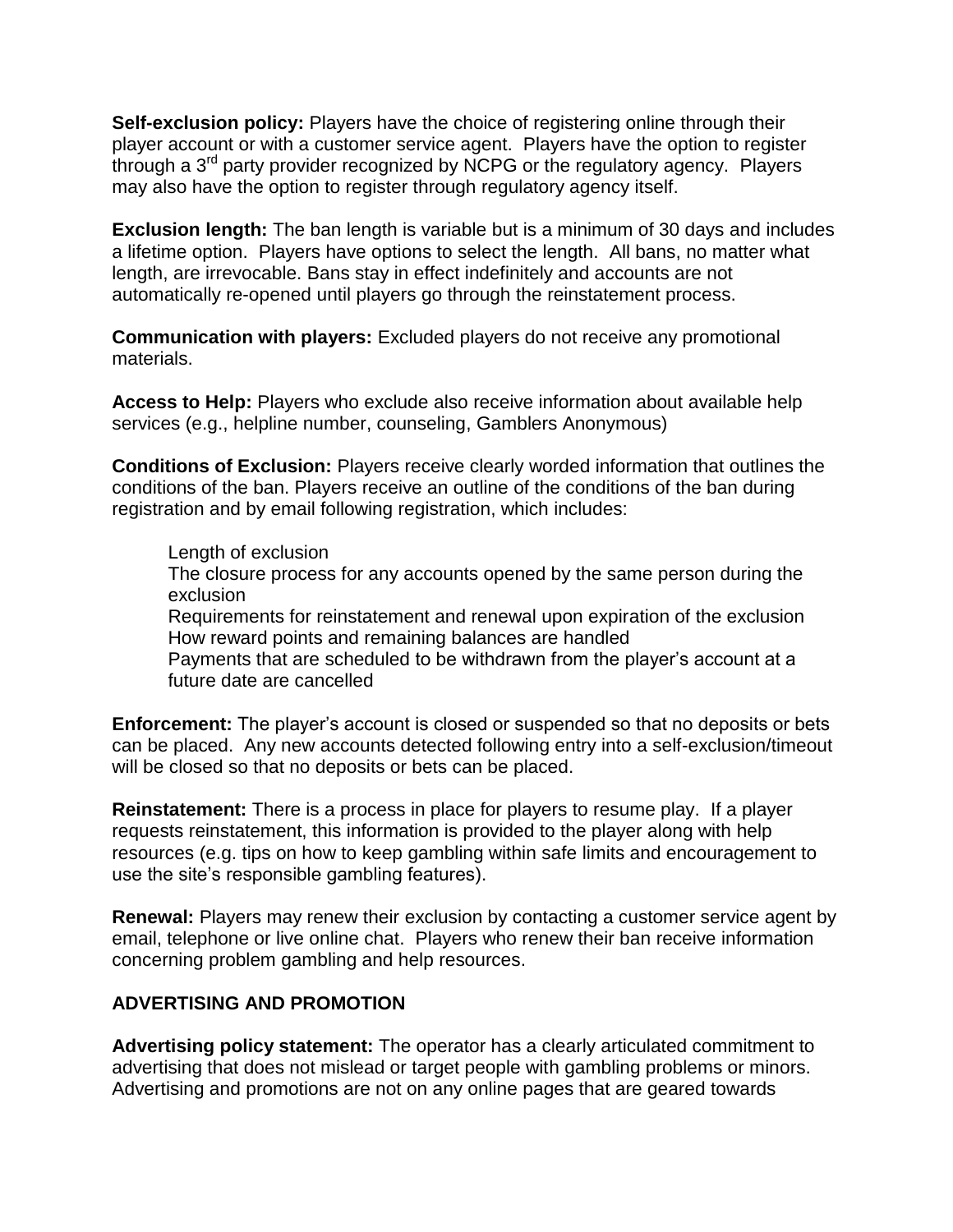responsible gambling. Advertising is not misleading about outcomes of gambling and does not misrepresent the odds of winning/losing.

## **GAME AND SITE FEATURES**

**Passage of Time:** There is a clock visible at all times.

**Display Cash:** Games always display bets, wins, losses and account balances as cash.

**Game Features:** The site does not allow players to play games automatically using an auto play feature. The site avoids reinforcing myths (e.g., stop buttons are removed to avoid giving players the illusion of control or reinforcing the near miss).

**New Features:** All potential new games and site technology are reviewed for possible impacts on problem gambling utilizing a risk assessment protocol.

**Registration:** Players receive responsible gambling information during registration, agree to the terms before starting to play and receive this information by email following registration. Terms are provided to players upon registration, including information about bonuses, deposits, withdrawal and the disposition of player funds. Self-exclusion lists are checked during the registration process and excluded players are denied access.

**Multiple Accounts:** Players are not allowed to have multiple accounts on the same site.

**Free Games:** Free or demonstration games have the same payout percentages and odds as paying games. Free games should not permit play by underage players. Free and demonstration sites should provide information about responsible gambling.

**Encouragement to Continue:** The site does not induce players to continue gambling when play is in session, when the player attempts to end a session, or wins or loses a bet. Communications with players do not intentionally encourage players to: (a) increase the amount they play with, (b) gamble continuously, (c) re-gamble winnings, and (d) chase losses.

**Underage Gambling:** Sites have an affirmative obligation to put in place technical and operational measures to prevent access by those who are underage. The age verification process should be required as a part of registration. Such measures include requiring the site to use a reputable independent third party that is commonly in the business of verifying an individual's personal identity information. The site policy should describe repercussions when an underage player is identified including immediate stoppage of play, account closure and confiscation of winnings.

**Credit:** Players cannot obtain a line of credit from the site.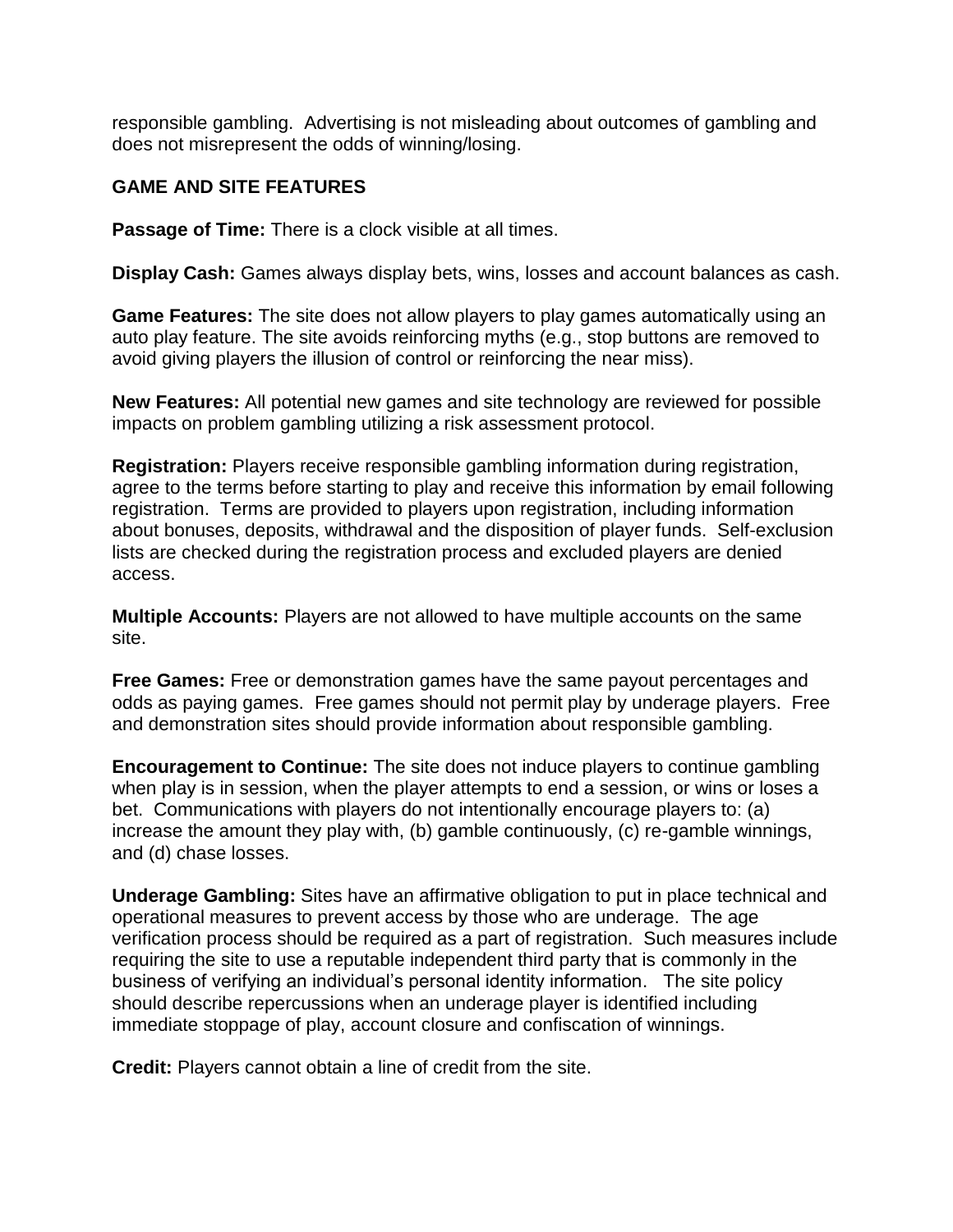# **RESEARCH**

**Transparency:** Play data from regulated internet gambling sites should be publicly available through the regulatory agency to qualified researchers. Data must be deidentified to remove personally identifying information, consistent with Federal and state privacy, intellectual property and freedom of information laws.